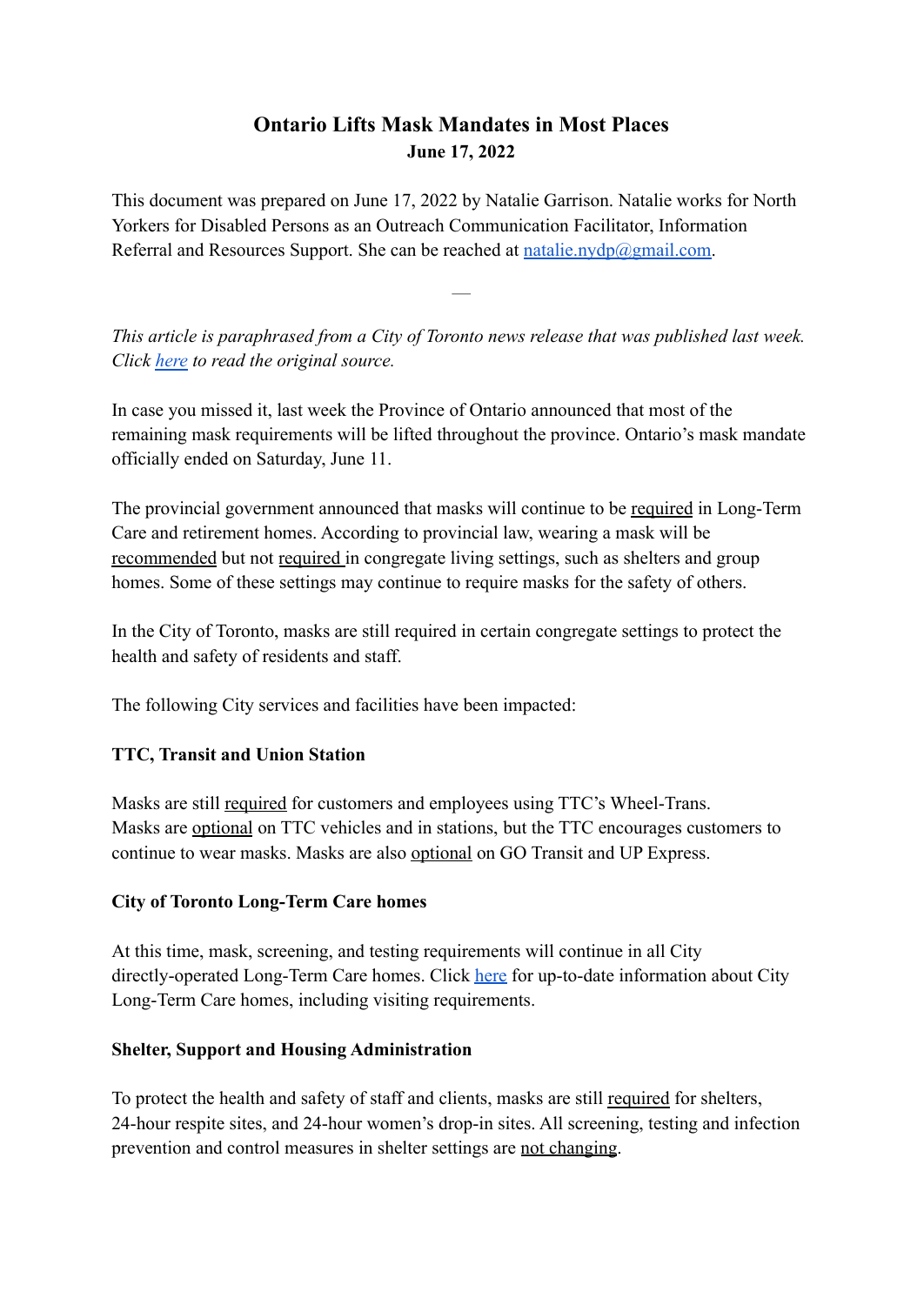# **City of Toronto Children's Services**

At this time, masks are required for child care staff, in indoor settings, when interacting with children, their families and other staff.

The City's Children's Services division is continuing to work with Occupational Health and Safety to determine any updates to policies that would ensure the health and safety of staff and children in City-operated child care centres while following provincial direction. Any change to policy will be communicated to families and staff in advance.

## **City-operated Ferries**

Masks are optional on City-operated ferries.

## **Other City Facilities**

Masks are optional for visitors to most City facilities, including community centres. Anyone choosing to wear a mask in these places will be supported in their choice.

## **Besides continuing to wear my mask, what else can I do to protect myself?**

Toronto Public Health encourages everyone to stay up to date with their COVID-19 vaccines, including all booster doses (third and fourth doses), for best protection against serious illness linked to this virus.

Recent data show that residents who kept up to date with their vaccinations were better protected against serious consequences linked to the virus, when compared to those who were unvaccinated or under-vaccinated.

The COVID-19 pandemic is not over. The virus continues to circulate in the community. Everyone is strongly encouraged to protect themselves with layers of protection, including getting vaccinated and staying home if they are feeling unwell.

It's also helpful to wear a high-quality, well-fitting mask, especially when you will be indoors. Click [here](http://www.toronto.ca/home/covid-19/covid-19-reduce-virus-spread) for more information from the City of Toronto's COVID-19: Reduce Virus Spread Guide webpage. Click [here](https://www.nydp.ca/uploads/1/5/1/7/15170544/layers_of_protection_explained.pdf) to read more about layers of protection.

If you think you may be experiencing symptoms of COVID-19, take the self-assessment at [www.ontario.ca/coronavirus.](http://www.ontario.ca/coronavirus) Follow all directions from your medical provider or your local health unit at the following phone numbers:

—

Telehealth Ontario: 1-866-797-0000